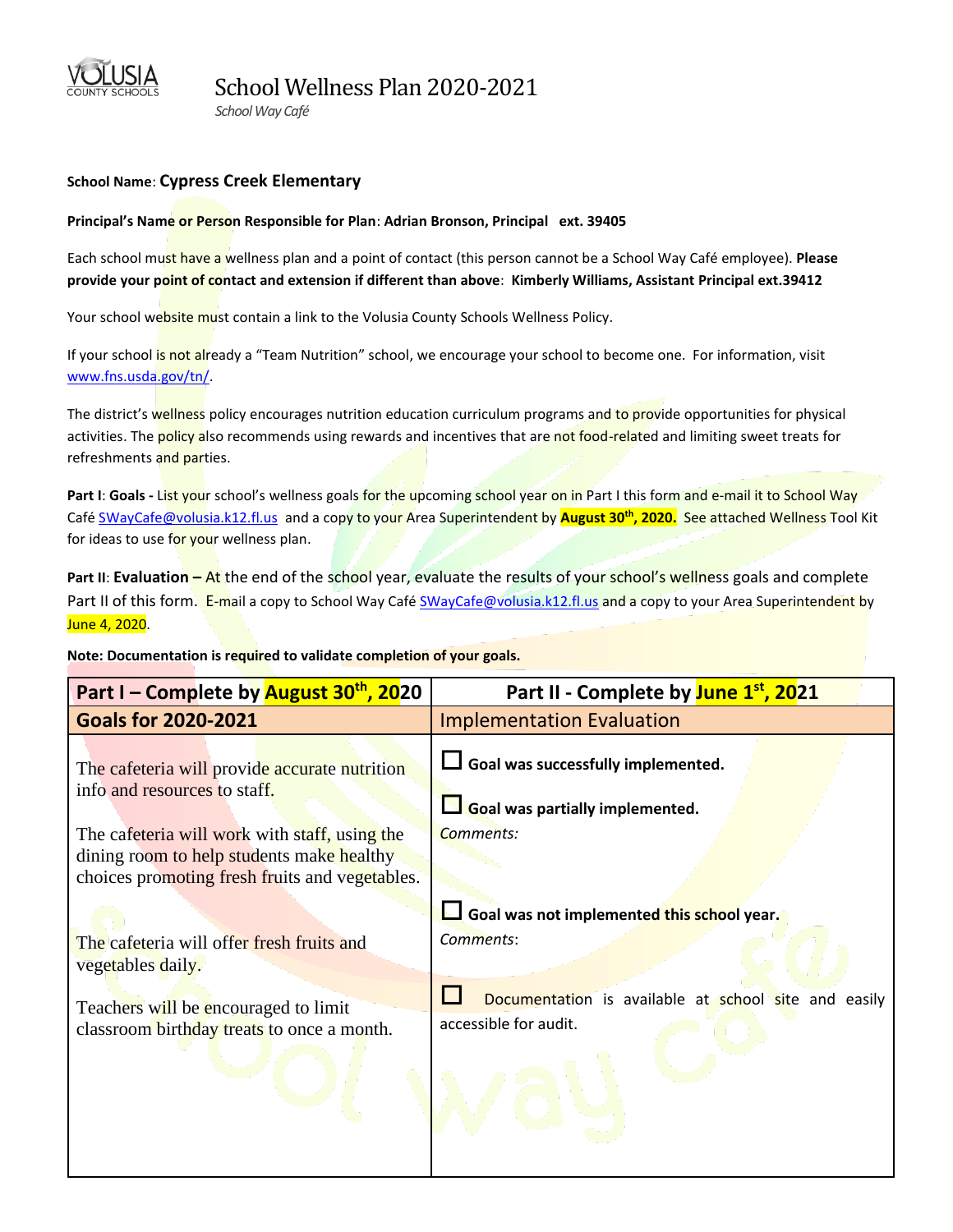

## School Wellness Plan 2020-2021

 *School Way Café* 

| Part I – Complete by <b>August 30<sup>th</sup>, 20</b> 20                                                                                                                                                                                                               | Part II - Complete by June 1 <sup>st</sup> , 2021                                  |
|-------------------------------------------------------------------------------------------------------------------------------------------------------------------------------------------------------------------------------------------------------------------------|------------------------------------------------------------------------------------|
| <b>Goals for 2020-2021</b>                                                                                                                                                                                                                                              | <b>Implementation Evaluation</b>                                                   |
| <b>HEALTHY LIVING</b><br>Structured events are scheduled throughout the<br>year that encourage physical activity, such as<br>Walk-a-thon, VCS Fitness Festival, Field Day,<br>kickball games, etc.                                                                      | Goal was successfully implemented.<br>Goal was partially implemented.<br>Comments: |
|                                                                                                                                                                                                                                                                         | Goal was not implemented this school year.<br>Comments:                            |
|                                                                                                                                                                                                                                                                         | Documentation is available at school site and<br>easily accessible for audit.      |
| PHYSICAL ACTIVITY<br>Cypress Creek Elementary is committed to                                                                                                                                                                                                           | Goal was successfully implemented.                                                 |
| providing opportunities for all students to become<br>physically fit. Physical Education teachers follow<br>the PE Curriculum map, and support the school's                                                                                                             | Goal was partially implemented.<br>Comments:                                       |
| and district's Wellness Policies to ensure students                                                                                                                                                                                                                     |                                                                                    |
| develop a strong understanding of health issues,<br>along with the skills and attitudes that will enable<br>them to maintain a physically active, healthy<br>lifestyle.<br>All students will participate in a minimum of<br>twenty minutes of teacher directed physical | $\Box$ Goal was not implemented this school year.<br>Comments:                     |
| activity daily.<br>Bicycle safety instruction is part of the PE<br>curriculum.                                                                                                                                                                                          | Documentation is available at school site and<br>easily accessible for audit.      |
|                                                                                                                                                                                                                                                                         |                                                                                    |
|                                                                                                                                                                                                                                                                         |                                                                                    |
|                                                                                                                                                                                                                                                                         |                                                                                    |
| Promote healthy living among<br>employees through regular exercise<br>opportunities, health screenings and<br>health education tips. Provide staff with<br>wellness tips via all staff emails.                                                                          | Goal was successfully implemented.<br>Goal was partially implemented.<br>Comments: |